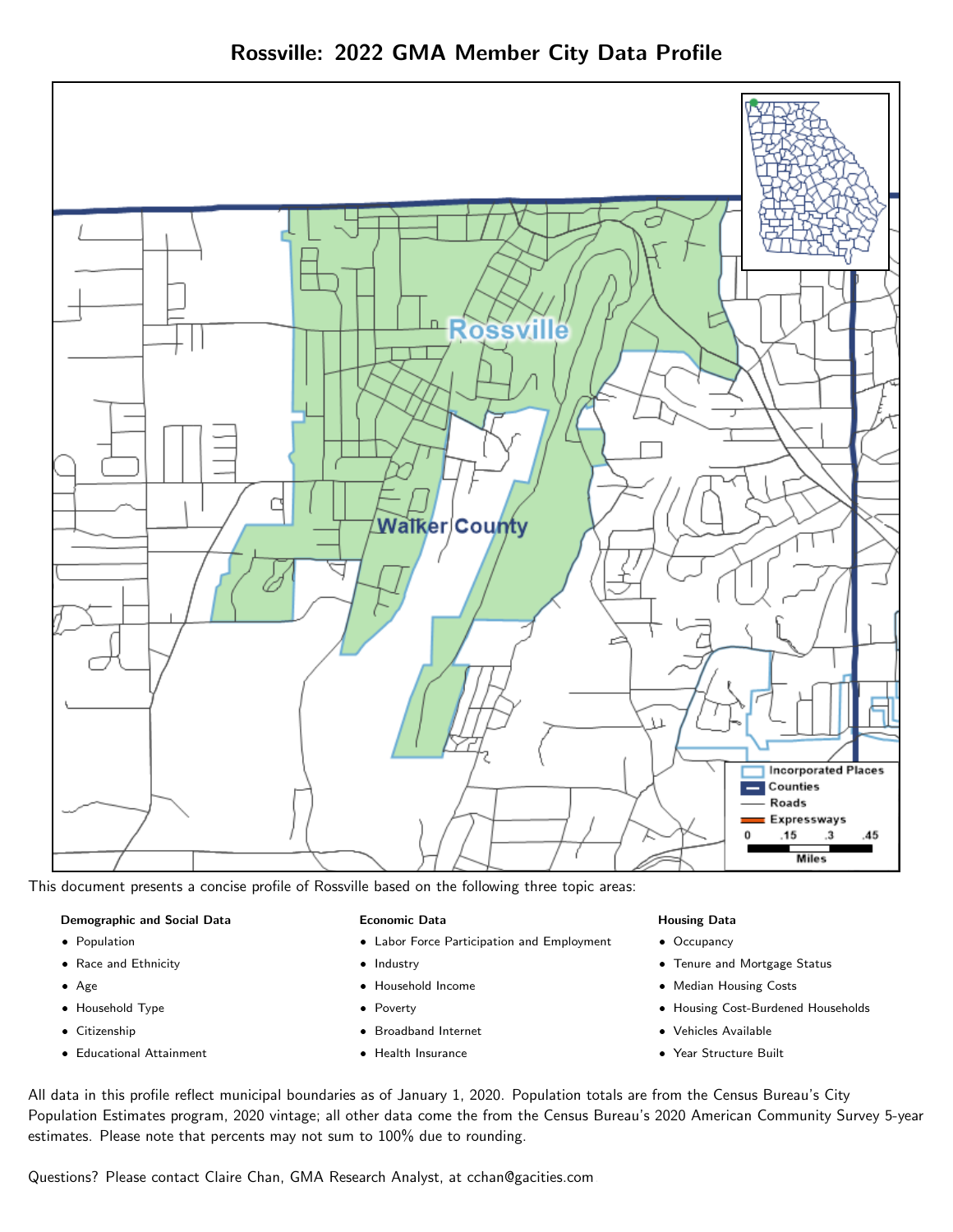## Rossville: Demographic and Social





Age



#### **Citizenship**

| <b>Native Born</b><br>99% |  |
|---------------------------|--|
|                           |  |

Source: American Community Survey, 2020 5-year estimates, table B05002 Source: American Community Survey, 2020 5-year estimates, table B15002

Race and Ethnicity



#### Household Type



Source: American Community Survey, 2020 5-year estimates, table B01001 Source: American Community Survey, 2020 5-year estimates, table B11001

#### Educational Attainment



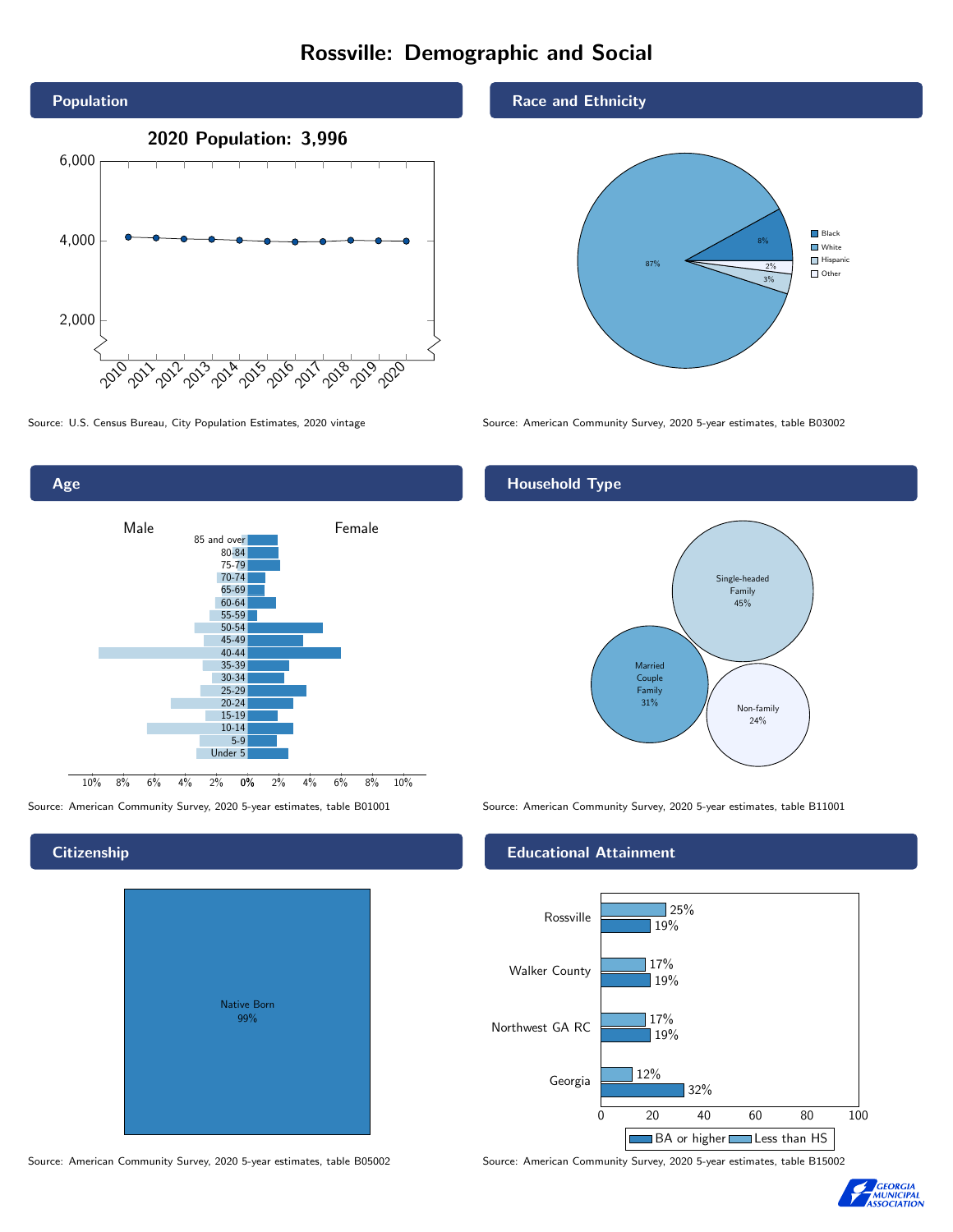## Rossville: Economic



Source: American Community Survey, 2020 5-year estimates, table B23001 Note: Unemployment rate is based upon the civilian labor force.

#### Industry

| Agriculture, forestry, fishing and hunting, and mining      | $0\%$ |
|-------------------------------------------------------------|-------|
| Construction                                                | 14%   |
| Manufacturing                                               | 12%   |
| <b>Wholesale Trade</b>                                      | 3%    |
| Retail Trade                                                | 13%   |
| Transportation and warehousing, and utilities               | 3%    |
| Information                                                 | $1\%$ |
| Finance and insurance, real estate, rental, leasing         | $2\%$ |
| Professional, scientific, mgt, administrative, waste mgt    | 20%   |
| Educational services, and health care and social assistance |       |
| Arts, entertainment, recreation, accommodation, food        | 16%   |
| service                                                     |       |
| Other services, except public administration                | $2\%$ |
| Public administration                                       | $0\%$ |

Source: American Community Survey, 2020 5-year estimates, table C24030



Source: American Community Survey, 2020 5-year estimates, tables B19013 and B19025 Source: American Community Survey, 2020 5-year estimates, table B17010



Poverty



#### Health Insurance



Source: American Community Survey, 2020 5-year estimates, table B28002 Source: American Community Survey, 2020 5-year estimates, table B18135